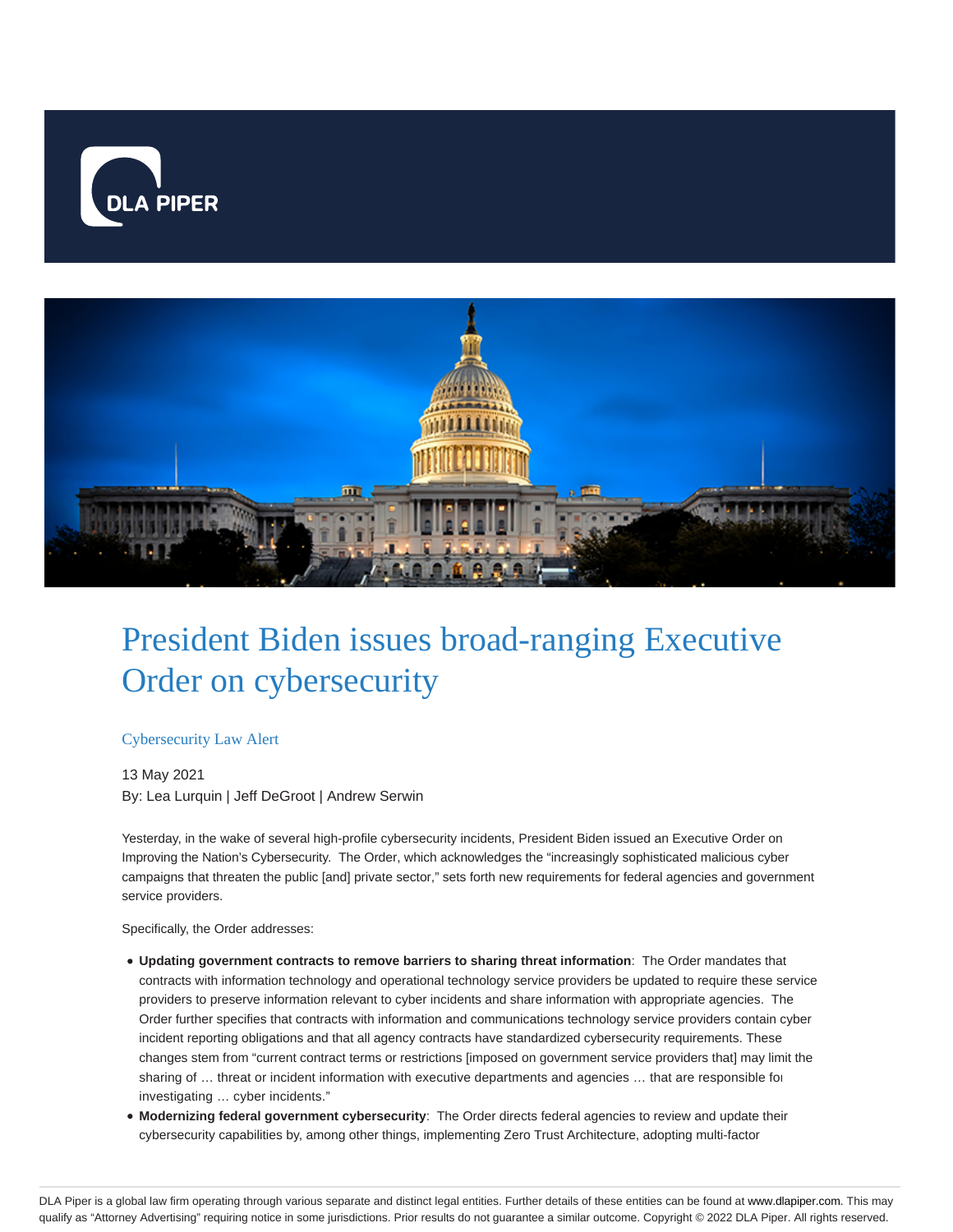authentication, and encrypting data in transit and at rest. Zero Trust Architecture refers to security programs that assume threats are inside and outside of their controlled network(s), requiring additional access controls that detect threats that may come from shared users of a particular platform or service. The Order additionally seeks to modernize FedRAMP by establishing training programs for agencies and streamlining documentation that vendors are required to complete.

- **Enhancing software supply chain security**: Starting with the premise that "[t]he development of commercial software often lacks transparency, sufficient focus on the ability of the software to resist attack, and adequate controls to prevent tampering by malicious actors," the Order sets forth steps designed to improve software security:
	- First, the Order calls for guidance created through input from the federal government, the private sector, and academia – to enhance the security of the software supply chain, which will include standards for secure software development.
	- Second, the Order mandates identification of "critical software" for example, software affording or requiring elevated system privileges or direct access to networking and computing resources – that federal agencies use and guidance outlining security measures for critical software.
	- Third, the Order initiates a pilot consumer-labeling program aimed at educating the public on the security capabilities of Internet-of-Things devices and software development practices.
- **Creating a new Cyber Safety Review Board**: The Order creates the Cyber Safety Review Board a board modeled after the National Transportation Safety Board – which will review and assess significant cyber incidents and, based on its review, provide recommendations for improving incident response practices.
- **Standardizing the federal government's playbook for responding to cybersecurity vulnerabilities and incidents**: To address the issue of varying incident-response procedures among agencies, the Order mandates the development of "a standard set of operational procedures (playbook) to be used [by federal agencies] in planning and conducting a cybersecurity vulnerability and incident response activity …."
- **Improving detection of cybersecurity vulnerabilities and incidents on federal government networks**: The Order mandates that federal agencies "deploy an Endpoint Detection and Response (EDR) initiative to support proactive detection of cybersecurity incidents within Federal Government infrastructure" in order to "maximize the early detection of cybersecurity vulnerabilities and incidents on [their] networks."
- **Improving the federal government's investigative and remediation capabilities** : To help address cyber incidents on federal agency systems, the Order calls for the creation of new policies to address logging, log retention, and log management.

DLA Piper's Data Protection, Privacy and Security practice will continue to track developments as the federal government creates specific mandates for agencies and private companies pursuant to this Order. Learn more about the implications of the EO by contacting us via PrivacyGroup@dlapiper.com.

## AUTHORS



### **Lea Lurquin**

Associate San Francisco | T: +1 415 836 2500 lea.lurquin@dlapiper.com



## **Jeff DeGroot**

Associate Seattle | T: +1 206 839 4800 jeff.degroot@dlapiper.com



**Andrew Serwin** Partner San Diego (Golden Triangle) | T: +1 858 677 1400

DLA Piper is a global law firm operating through various separate and distinct legal entities. Further details of these entities can be found at www.dlapiper.com. This may qualify as "Attorney Advertising" requiring notice in some jurisdictions. Prior results do not guarantee a similar outcome. Copyright © 2022 DLA Piper. All rights reserved.